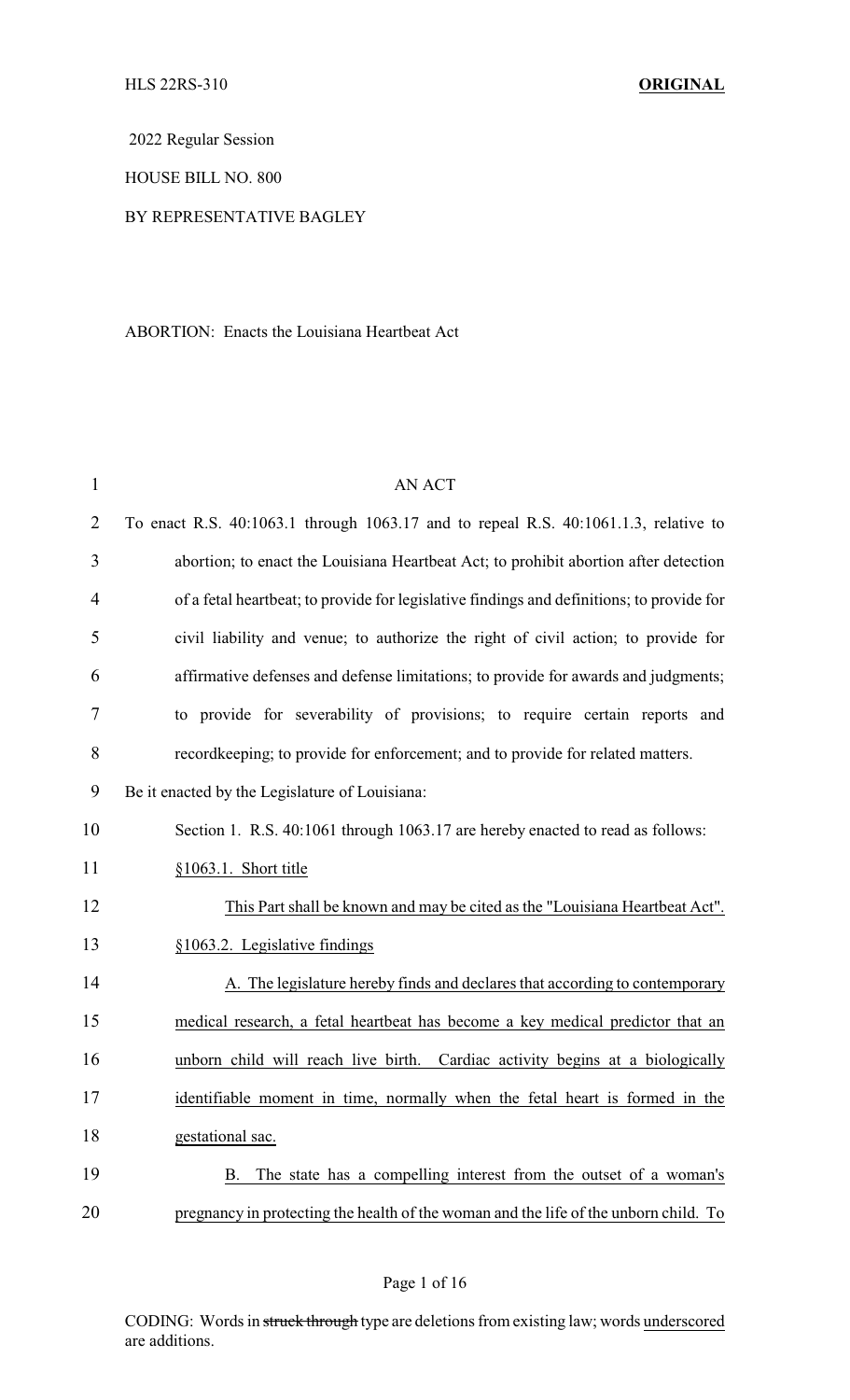| 1              | make an informed choice about whether to continue her pregnancy, the pregnant       |
|----------------|-------------------------------------------------------------------------------------|
| $\overline{2}$ | woman has a compelling interest in knowing the likelihood of her unborn child       |
| 3              | surviving a full-term birth based on the presence of cardiac activity.              |
| 4              | §1063.3. Definitions                                                                |
| 5              | As used in this Part, the following terms have the meaning ascribed to them         |
| 6              | in this Section:                                                                    |
| 7              | (1) "Fetal heartbeat" means cardiac activity or the steady and repetitive           |
| 8              | rhythmic contraction of the fetal heart within the gestational sac.                 |
| 9              | "Gestational age" has the meaning ascribed in R.S. 40:1061.9.                       |
| 10             | (3) "Gestational sac" means the structure comprising the extraembryonic             |
| 11             | membranes that envelop the unborn child and that is typically visible by ultrasound |
| 12             | after the fourth week of pregnancy.                                                 |
| 13             | "Physician" has the meaning ascribed in R.S. 40:1061.9.<br>(4)                      |
| 14             | "Pregnancy" means the human female reproductive condition that<br>(5)               |
| 15             | encompasses all of the following:                                                   |
| 16             | (a) Begins with fertilization.                                                      |
| 17             | (b) Occurs when the woman is carrying the developing human offspring.               |
| 18             | (c) Is calculated from the first day of the woman's last menstrual period.          |
| 19             | (6) "Standard medical practice" means the degree of skill, care, and diligence      |
| 20             | that an obstetrician of ordinary judgment, learning, and skill would employ in like |
| 21             | circumstances, including employing the appropriate means of detecting the fetal     |
| 22             | heartbeat based on the estimated gestational age of the unborn child and the        |
| 23             | condition of the woman and her pregnancy.                                           |
| 24             | "Unborn child" has the meaning ascribed in R.S. 40:1061.9.                          |
| 25             | §1063.4. Determination of the presence of a fetal heartbeat required; records       |
| 26             | A. A physician shall use standard medical practice as defined in this Part to       |
| 27             | determine the presence of a fetal heartbeat.                                        |
|                |                                                                                     |
| 28             | B. Except as provided in R.S. 40:1063.6, a physician shall not knowingly            |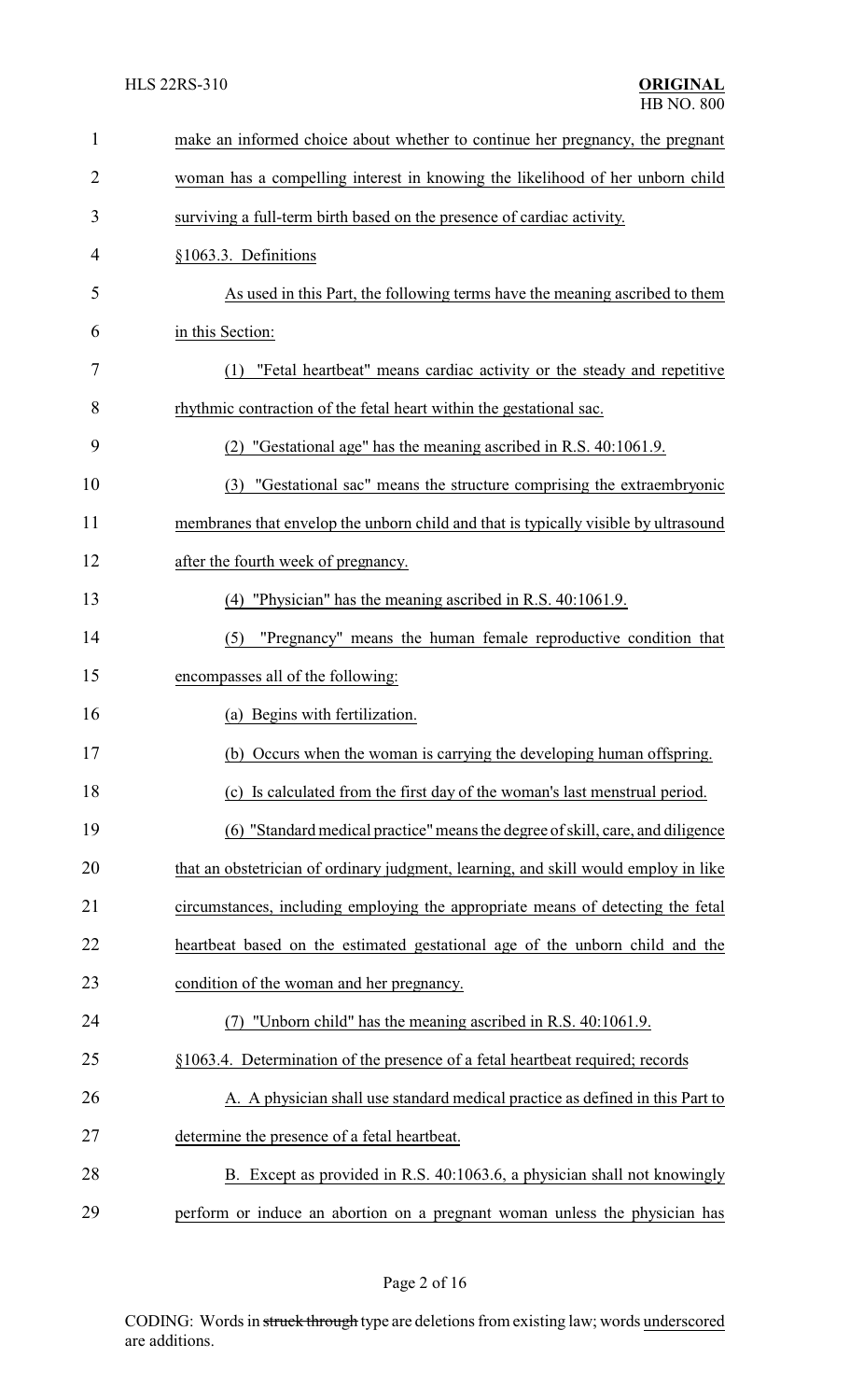| $\mathbf{1}$   | determined, in accordance with this Section, whether the woman's unborn child has       |
|----------------|-----------------------------------------------------------------------------------------|
| $\overline{2}$ | a detectable fetal heartbeat. In making the determination, the physician shall use a    |
| 3              | test that meets both of the following criteria:                                         |
| 4              | Is consistent with the physician's good faith and reasonable<br>(1)                     |
| 5              | understanding of standard medical practice.                                             |
| 6              | (2) Is appropriate for the estimated gestational age of the unborn child and            |
| 7              | the condition of the pregnant woman and her pregnancy.                                  |
| 8              | C. A physician making a determination as required in Subsection B of this               |
| 9              | Section shall record in the pregnant woman's medical record all of the following:       |
| 10             | The estimated gestational age of the unborn child.                                      |
| 11             | The method used to estimate the gestational age.<br>(2)                                 |
| 12             | The test used for detecting a fetal heartbeat including the date, time, and<br>(3)      |
| 13             | results of the test.                                                                    |
| 14             | §1063.5. Prohibited abortion of unborn child with detectable fetal heartbeat; effect    |
| 15             | A. Except as provided in R.S. 40:1063.6, a physician shall not knowingly                |
| 16             | perform or induce an abortion on a pregnant woman if the physician detects a fetal      |
| 17             | heartbeat for the unborn child as required in R.S. 40:1063.4 or fails to perform a test |
| 18             | to detect a fetal heartbeat.                                                            |
| 19             | B. A physician does not violate this Section if he performed a test for a fetal         |
| 20             | heartbeat and did not detect a fetal heartbeat.                                         |
| 21             | This Section does not affect either of the following:                                   |
| 22             | The provisions of this Chapter that restrict or regulate an abortion by a               |
| 23             | particular method or during a particular stage of pregnancy.                            |
| 24             | (2) Any other provision of state law that regulates or prohibits abortion.              |
| 25             | §1063.6. Exception for medical emergency; records                                       |
| 26             | A. The provisions of R.S. 40:1063.4 and 1063.5 shall not apply if a physician           |
| 27             | believes a medical emergency exists that prevents compliance with this Part.            |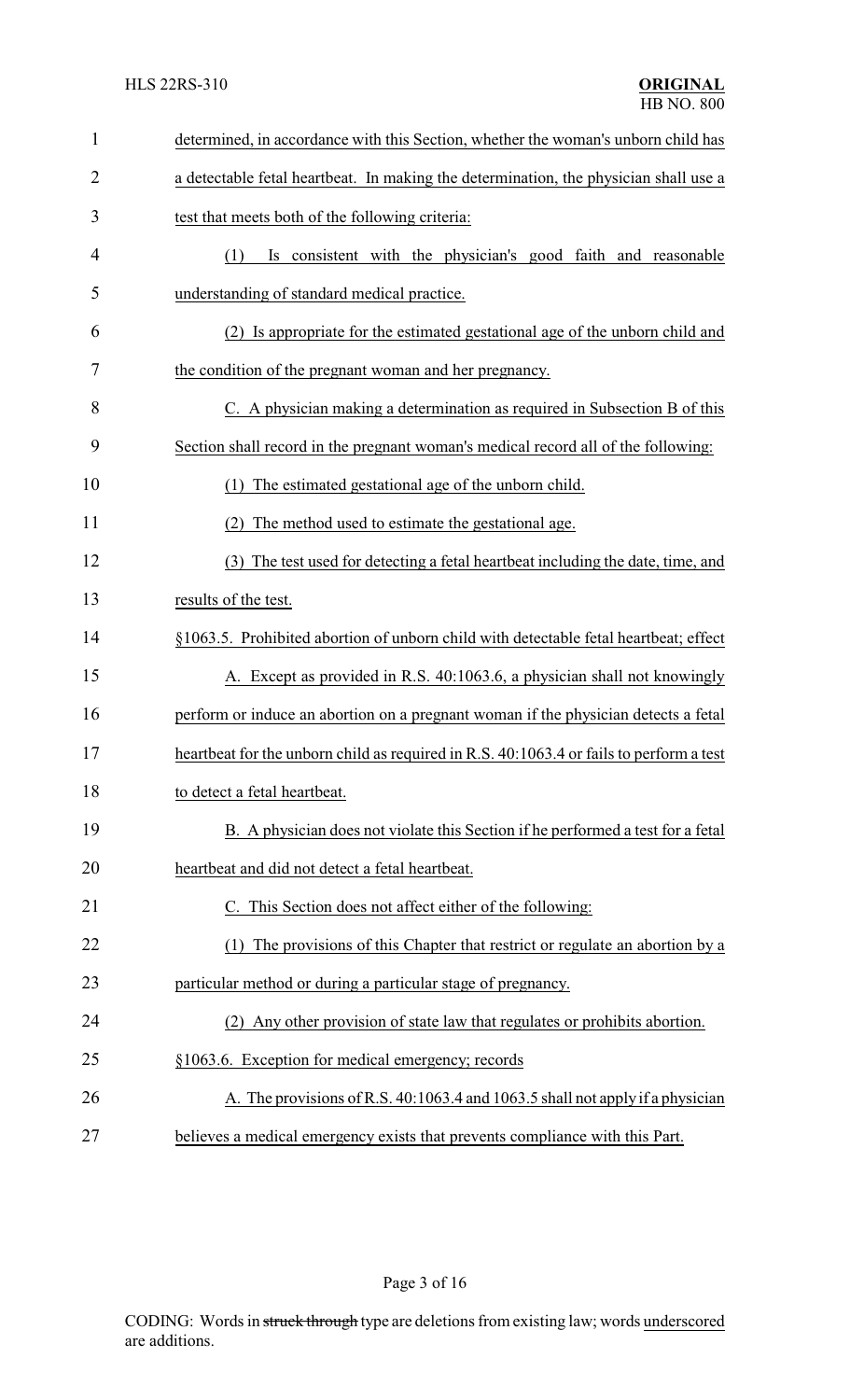| $\mathbf{1}$   | B. A physician who performs or induces an abortion pursuant to this Section             |
|----------------|-----------------------------------------------------------------------------------------|
| $\overline{2}$ | shall make written notations in the pregnant woman's medical record of all of the       |
| 3              | following:                                                                              |
| 4              | The physician's belief that a medical emergency necessitated the<br>(1)                 |
| 5              | abortion.                                                                               |
| 6              | (2) The medical condition of the pregnant woman that prevented compliance               |
| 7              | with this Part.                                                                         |
| 8              | C. A physician performing or inducing an abortion pursuant to this Section              |
| 9              | shall maintain in the physician's practice records a copy of the notations made in      |
| 10             | accordance with Subsection B of this Section.                                           |
| 11             | §1063.7. Acknowledgments; right of action not created                                   |
| 12             | A. This Part does not create or recognize a right to abortion before a fetal            |
| 13             | heartbeat is detected.                                                                  |
| 14             | B. This Part shall not be construed to do any of the following:                         |
| 15             | (1) Authorize the initiation of a cause of action against or the prosecution of         |
| 16             | a woman on whom an abortion is performed or induced or attempted to be performed        |
| 17             | or induced in violation of this Part.                                                   |
| 18             | Wholly or partly repeal, either expressly or by implication, any other<br>(2)           |
| 19             | statute that regulates or prohibits abortion.                                           |
| 20             | (3) Restrict a political subdivision from regulating or prohibiting abortion            |
| 21             | in a manner that is at least as stringent as the laws of this state.                    |
| 22             | §1063.8. Limitations on public enforcement                                              |
| 23             | A. The requirements of this Part shall be enforced exclusively through the              |
| 24             | private civil actions described in R.S. 40:1063.9. No enforcement of this Part and      |
| 25             | no enforcement in response to violations of this Part shall be taken or threatened by   |
| 26             | this state, a political subdivision, a district or parish attorney, or an executive or  |
| 27             | administrative officer or employee of this state or a political subdivision against any |
| 28             | person, except as provided in R.S. 40:1063.9.                                           |
| 29             | B. This Section does not do any of the following:                                       |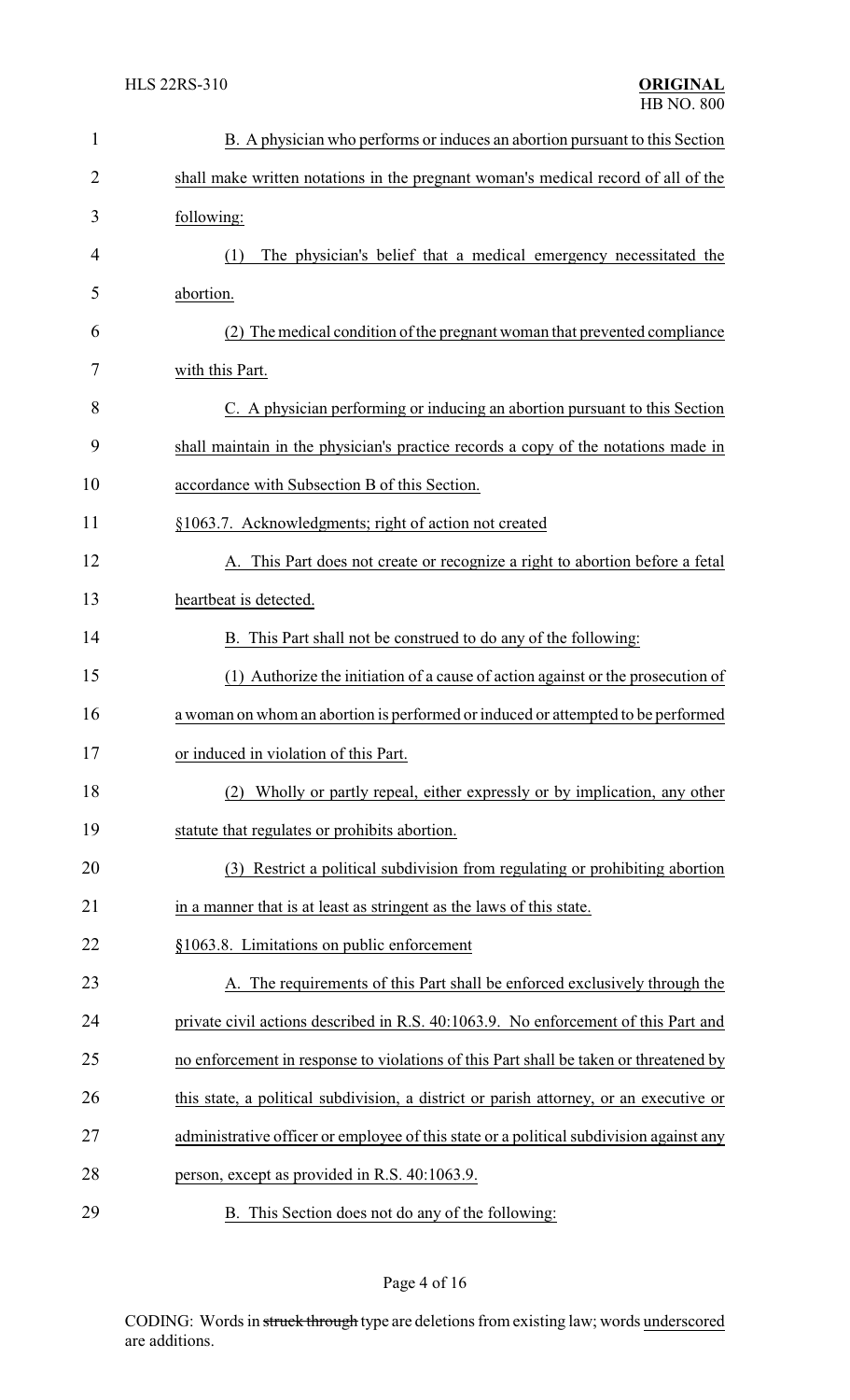| $\mathbf{1}$   | (1) Legalize the conduct prohibited by this Part.                                    |
|----------------|--------------------------------------------------------------------------------------|
| $\overline{2}$ | (2) Limit in any way or affect the availability of a remedy established in R.S.      |
| 3              | 40:1063.9.                                                                           |
| 4              | Limit the enforceability of any other laws that regulate or prohibit<br>(3)          |
| 5              | abortion.                                                                            |
| 6              | §1063.9. Civil liability for violation; aiding or abetting violation                 |
| 7              | Any person, other than an officer or employee of a state or local                    |
| 8              | governmental entity in this state, may bring a civil action against any person who   |
| 9              | does any of the following:                                                           |
| 10             | Performs or induces an abortion in violation of this Part.<br>(1)                    |
| 11             | Knowingly engages in conduct that aids or abets the performance or                   |
| 12             | inducement of an abortion, including paying for or reimbursing the costs of an       |
| 13             | abortion through insurance or otherwise, regardless of whether the person knew or    |
| 14             | should have known that the abortion would be performed or induced in violation of    |
| 15             | this Part.                                                                           |
| 16             | Intends to engage in the conduct described in this Subsection.<br>(3)                |
| 17             | B. If a claimant prevails in an action brought pursuant to the provisions of         |
| 18             | this Section, the court shall award all of the following:                            |
| 19             | Injunctive relief sufficient to prevent the defendant from violating or<br>(1)       |
| 20             | engaging in acts that aid or abet violations of this Part.                           |
| 21             | (2) Statutory damages in an amount of not less than ten thousand dollars for         |
| 22             | each abortion that the defendant performed or induced, and for each abortion the     |
| 23             | defendant aided or abetted in violation of this Part.                                |
| 24             | Costs and attorney fees.<br>(3)                                                      |
| 25             | Notwithstanding Subsection B of this Section, a court shall not award                |
| 26             | relief in response to a violation of Subsection A of this Section if the defendant   |
| 27             | demonstrates that the defendant previously paid the full amount of statutory damages |
| 28             | prescribed in Subsection B of this Section in a previous action for that particular  |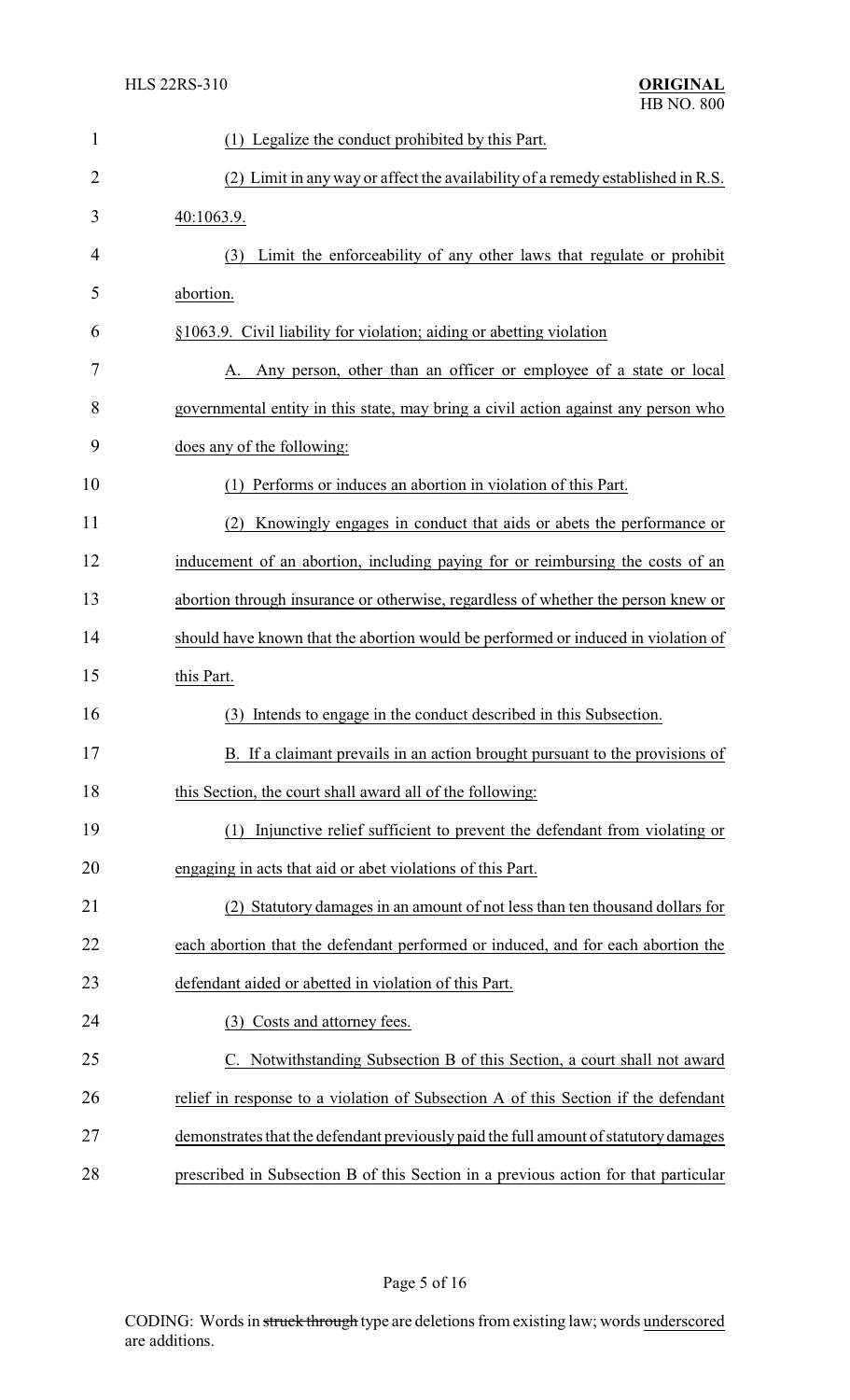| $\mathbf{1}$   | abortion performed or induced, or for the particular conduct that aided or abetted an    |
|----------------|------------------------------------------------------------------------------------------|
| $\overline{2}$ | abortion performed or induced in violation of this Part.                                 |
| 3              | D. A person may bring an action pursuant to this Section not later than the              |
| 4              | fourth anniversary of the date the cause of action accrues.                              |
| 5              | E. None of the following shall be a defense to an action brought pursuant to             |
| 6              | this Section:                                                                            |
| 7              | (1) Ignorance or mistake of law.                                                         |
| 8              | (2) A defendant's belief that the requirements of this Part are unconstitutional         |
| 9              | or were unconstitutional.                                                                |
| 10             | (3) A defendant's reliance on any court decision that has been overruled on              |
| 11             | appeal or by a subsequent court, even if that court decision had not been overruled      |
| 12             | when the defendant engaged in conduct that violates this Part.                           |
| 13             | (4) A defendant's reliance on any state or federal court decision that is not            |
| 14             | binding on the court in which the action has been brought.                               |
| 15             | Non-mutual issue preclusion or non-mutual claim preclusion.<br>(5)                       |
| 16             | The consent of the unborn child's mother to the abortion.<br>(6)                         |
| 17             | Any claim that the enforcement of this Part or the imposition of civil                   |
| 18             | liability against the defendant will violate the constitutional rights of third parties, |
| 19             | except as provided for in R.S. 40:1063.10.                                               |
| 20             | F. It is an affirmative defense if either of the following occurs:                       |
| 21             | (1) A physician defendant sued pursuant to Paragraph $(A)(2)$ of this Section            |
| 22             | reasonably believed, after conducting a reasonable investigation, that the physician     |
| 23             | performing or inducing the abortion had complied or would comply with this Part.         |
| 24             | (2) A physician defendant sued pursuant to Paragraph $(A)(3)$ of this Section            |
| 25             | reasonably believed, after conducting a reasonable investigation, that the physician     |
| 26             | performing or inducing the abortion will comply with this Part.                          |
| 27             | (3) The physician defendant has the burden of proving an affirmative defense             |
| 28             | by a preponderance of the evidence.                                                      |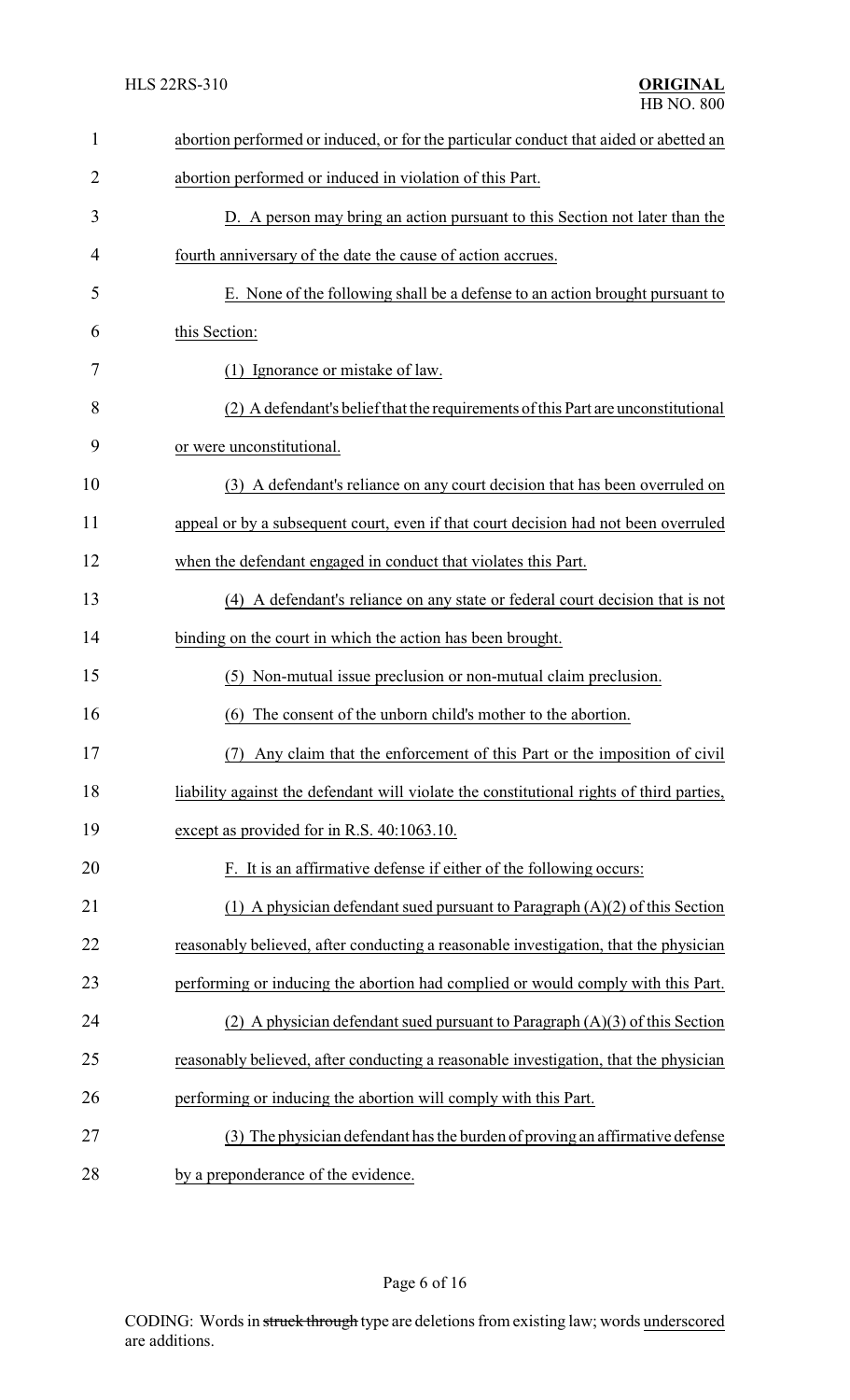| $\mathbf{1}$   | G. This Section shall not be construed to impose liability on any speech or               |
|----------------|-------------------------------------------------------------------------------------------|
| $\overline{2}$ | conduct protected by the First Amendment to the Constitution of the United States,        |
| 3              | as made applicable to the states through the United States Supreme Court's                |
| 4              | interpretation of the Fourteenth Amendment to the Constitution of the United States,      |
| 5              | or by Article I, Section 7 of the Constitution of Louisiana.                              |
| 6              | H. A state official or a district or parish attorney shall not intervene in an            |
| 7              | action brought pursuant to this Section. This Subsection does not prohibit a person       |
| 8              | from filing an amicus curiae brief in the action.                                         |
| 9              | I. A court shall not award costs or attorney fees pursuant to the Louisiana               |
| 10             | Code of Civil Procedure or any rule adopted by the Louisiana Supreme Court to a           |
| 11             | defendant in an action brought pursuant to this Section.                                  |
| 12             | J. A civil action pursuant to this Section shall not be brought by a person               |
| 13             | who impregnated the abortion patient through an act of rape, sexual assault, incest,      |
| 14             | or any other related prohibited act defined in the Louisiana Criminal Code.               |
| 15             | §1063.10. Civil liability; undue burden defense limitations                               |
| 16             | A defendant against whom an action is brought pursuant to R.S.<br>А.                      |
| 17             | 40:1063.9 does not have standing to assert the rights of women seeking an abortion        |
| 18             | as a defense to liability pursuant to that Section unless either of the following occurs: |
| 19             | The United States Supreme Court holds that the courts of this state shall<br>(1)          |
| 20             | confer standing on that defendant to assert the third-party rights of women seeking       |
| 21             | an abortion in state court as a matter of federal constitutional law.                     |
| 22             | The defendant has standing to assert the rights of women seeking an<br>(2)                |
| 23             | abortion under the tests for third-party standing established by the United States        |
| 24             | Supreme Court.                                                                            |
| 25             | B. A defendant in an action brought pursuant to R.S. 40:1063.9 may assert                 |
| 26             | an affirmative defense to liability pursuant to this Section if any of the following      |
| 27             | occur:                                                                                    |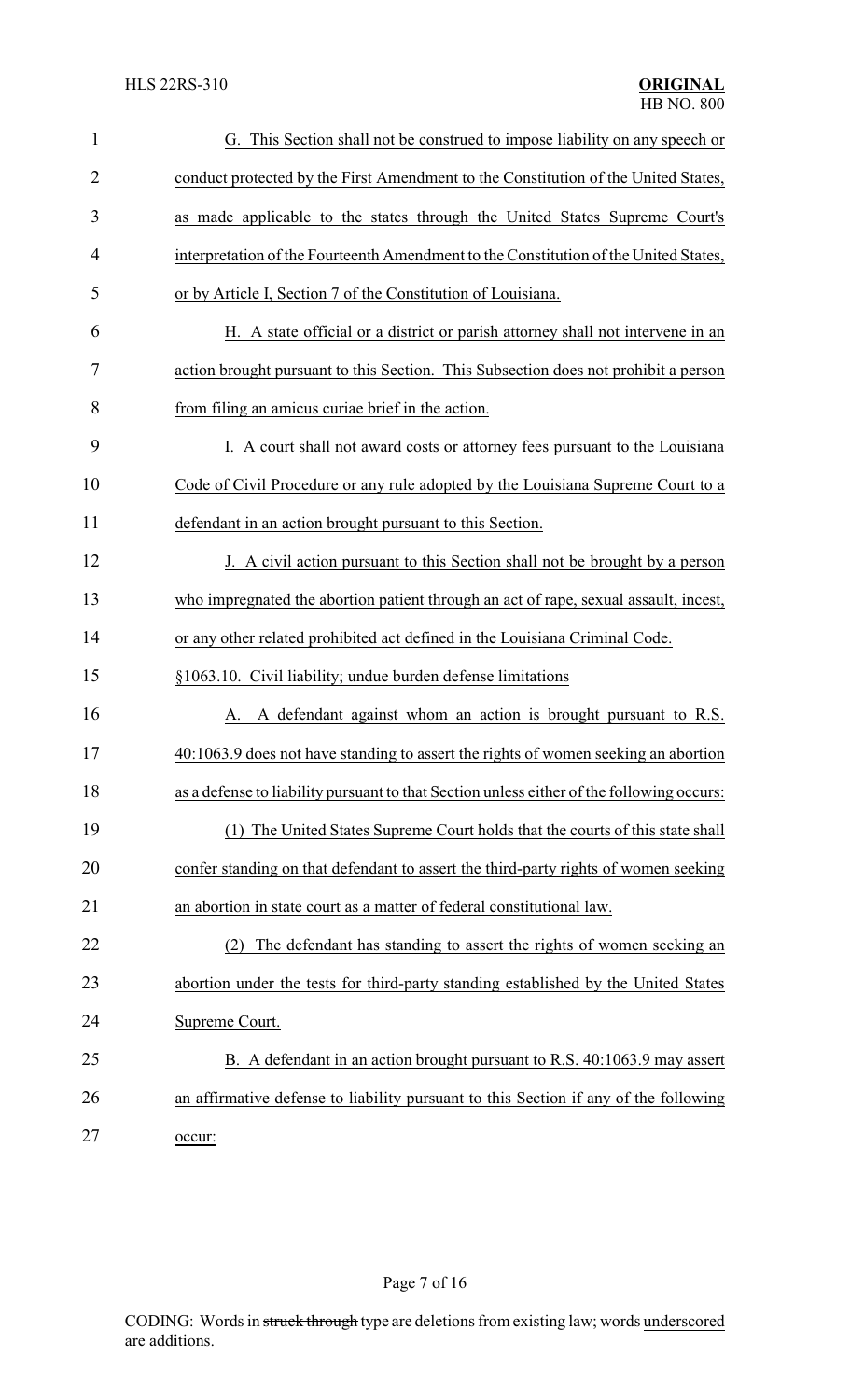| $\mathbf{1}$   | (1) The defendant has standing to assert the third-party rights of a woman or           |
|----------------|-----------------------------------------------------------------------------------------|
| $\overline{2}$ | group of women seeking an abortion in accordance with Subsection A of this              |
| 3              | Section.                                                                                |
| 4              | The defendant demonstrates that the relief sought by the claimant will                  |
| 5              | impose an undue burden on that woman or that group of women seeking an abortion.        |
| 6              | C. A court shall not find an undue burden pursuant to Subsection B of this              |
| 7              | Section unless the defendant introduces evidence proving either of the following:       |
| 8              | An award of relief will prevent a woman or a group of women from<br>(1)                 |
| 9              | obtaining an abortion.                                                                  |
| 10             | An award of relief will place a substantial obstacle in the path of a<br>(2)            |
| 11             | woman or a group of women who are seeking an abortion.                                  |
| 12             | D. A defendant shall not establish an undue burden by doing either of the               |
| 13             | following:                                                                              |
| 14             | (1) Merely demonstrating that an award of relief will prevent women from                |
| 15             | obtaining support or assistance, financial or otherwise, from others in their effort to |
| 16             | obtain an abortion.                                                                     |
| 17             | (2) Arguing or attempting to demonstrate that an award of relief against                |
| 18             | other defendants or other potential defendants will impose an undue burden on           |
| 19             | women seeking an abortion.                                                              |
| 20             | E. The affirmative defenses described in Subsection B of this Section are not           |
| 21             | available if the United States Supreme Court overrules Roe v. Wade, 410 U.S. 113,       |
| 22             | 93 S.Ct. 705, 35 L.Ed. 2d 147 (1973) or Planned Parenthood v. Casey, 505 U.S. 833       |
| 23             | (1992), regardless of whether the conduct on which the cause of action based on the     |
| 24             | provisions of R.S. 40:1063.9 occurred before the United States Supreme Court            |
| 25             | overruled either of those decisions.                                                    |
| 26             | F. Nothing in this Section shall in any way limit or preclude a defendant               |
| 27             | from asserting the defendant's personal constitutional rights as a defense to liability |
| 28             | pursuant to R.S. 40:1063.9 and a court shall not award relief if the conduct for which  |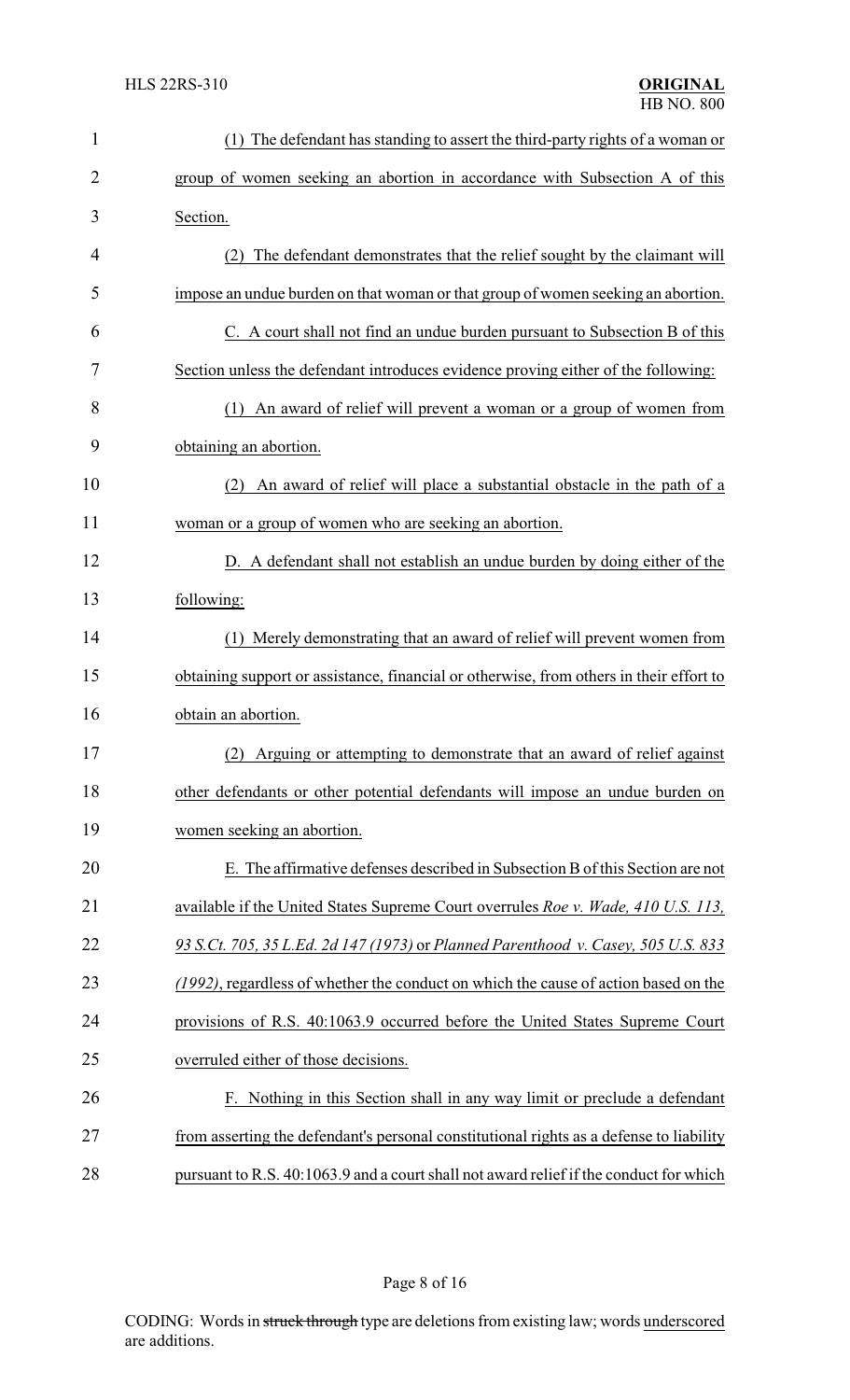| $\mathbf{1}$ | the defendant has been sued was an exercise of state or federal constitutional rights   |
|--------------|-----------------------------------------------------------------------------------------|
| 2            | that personally belong to the defendant.                                                |
| 3            | §1063.11. Civil liability; venue                                                        |
| 4            | A. A civil action brought pursuant to R.S. 40:1063.9 may be brought in one              |
| 5            | of the following jurisdictions:                                                         |
| 6            | The parish in which all or a substantial part of the events or omissions<br>(1)         |
| 7            | giving rise to the claim occurred.                                                      |
| 8            | (2) The parish of residence for any one of the natural person defendants at             |
| 9            | the time the cause of action accrues.                                                   |
| 10           | The parish of the principal office in this state of any one of the<br>(3)               |
| 11           | defendants that is not a natural person.                                                |
| 12           | (4) The parish of residence for the claimant if the claimant is a natural person        |
| 13           | residing in this state.                                                                 |
| 14           | B. If a civil action is brought pursuant to R.S. 40:1063.9 in any one of the            |
| 15           | venues described by Subsection A of this Section, the action shall not be transferred   |
| 16           | to a different venue without the written consent of all parties.                        |
| 17           | §1063.12. Sovereign, governmental, and official immunity preserved                      |
| 18           | This state has sovereign immunity, a political subdivision has<br>A.                    |
| 19           | governmental immunity, and each officer and employee of this state or a political       |
| 20           | subdivision has official immunity in any action, claim, or counterclaim or any type     |
| 21           | of legal or equitable action that challenges the validity of any provision or           |
| 22           | application of this Part on constitutional grounds or otherwise.                        |
| 23           | B. A provision of state law shall not be construed to waive or abrogate an              |
| 24           | immunity described in Subsection A of this Section unless it expressly waives           |
| 25           | immunity pursuant to this Section.                                                      |
| 26           | §1063.13. Construction of abortion statutes; severability; legislative declarations     |
| 27           | A. A statute that regulates or prohibits abortion shall not be construed to             |
| 28           | repeal any other statute that regulates or prohibits abortion, either wholly or partly, |
| 29           | unless the repealing statute explicitly states that it is repealing the other statute.  |

# Page 9 of 16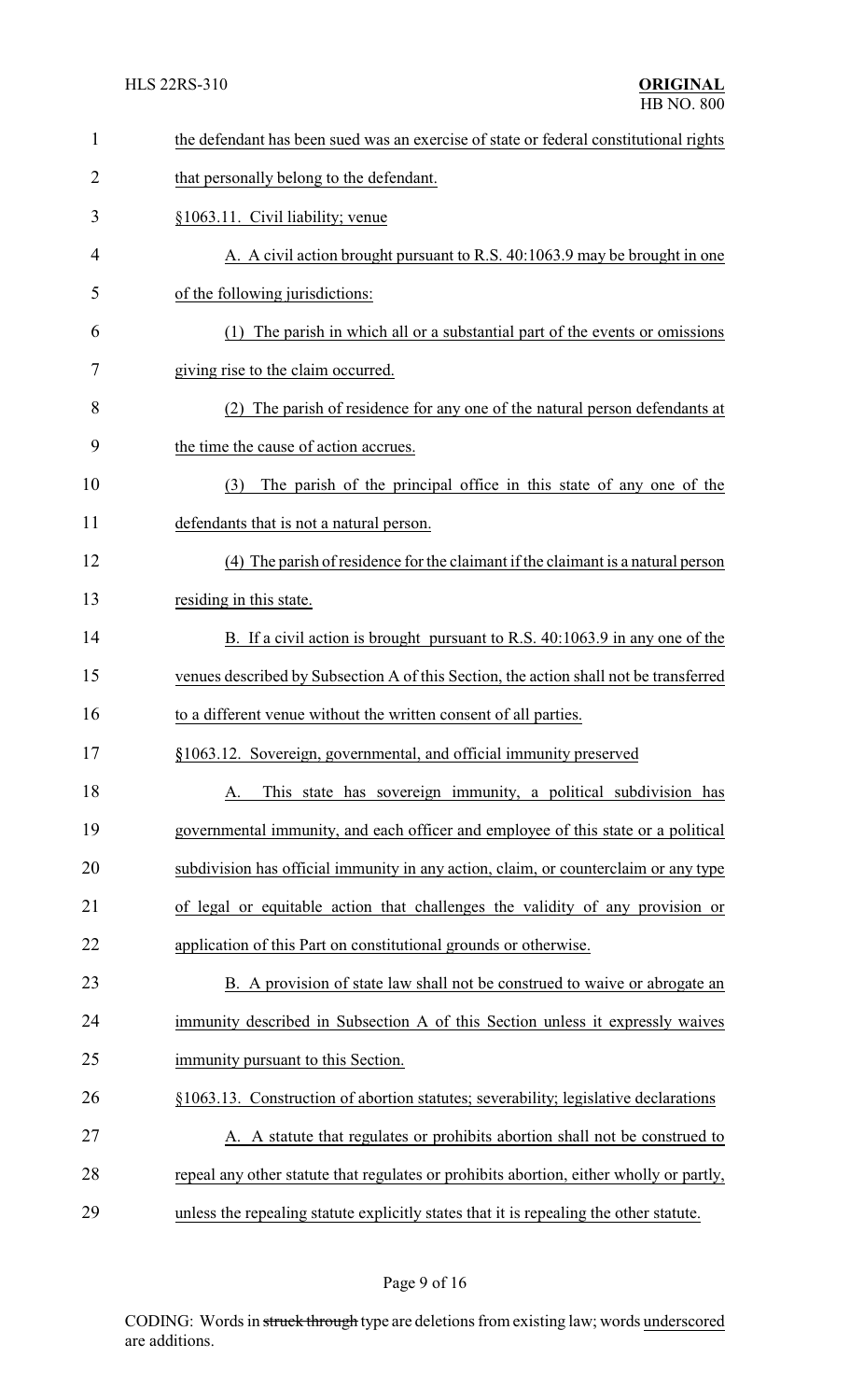| $\mathbf{1}$   | B. A statute shall not be construed to restrict a political subdivision from              |
|----------------|-------------------------------------------------------------------------------------------|
| $\overline{2}$ | regulating or prohibiting abortion in a manner that is at least as stringent as the laws  |
| 3              | of this state unless the statute explicitly states that political subdivisions are        |
| 4              | prohibited from regulating or prohibiting abortion in the manner described by the         |
| 5              | statute.                                                                                  |
| 6              | C. Every statute that regulates or prohibits abortion is severable in each of             |
| 7              | its applications to every person and circumstance. If any statute that regulates or       |
| 8              | prohibits abortion is found by any court to be unconstitutional, either on its face or    |
| 9              | as applied, then all applications of that statute that do not violate the Constitution of |
| 10             | the United States and the Constitution of Louisiana shall be severed from the             |
| 11             | unconstitutional applications and shall remain enforceable, notwithstanding any           |
| 12             | other law, and the statute shall be interpreted as if containing language limiting the    |
| 13             | statute's application to the persons, group of persons, or circumstances for which the    |
| 14             | statute's application will not violate the Constitution of the United States and the      |
| 15             | Constitution of Louisiana.                                                                |
| 16             | D. Mindful of <i>Leavitt v. Jane L., 518 U.S. 137 (1996)</i> , in the context of          |
| 17             | determining the severability of a state statute regulating abortion, the United States    |
| 18             | Supreme Court held that an explicit statement of legislative intent is controlling. It    |
| 19             | is the intent of the legislature that every provision, Section, Subsection, sentence,     |
| 20             | clause, phrase, or word in this Part, and every application of the provisions in this     |
| 21             | Part are severable from each other.                                                       |
| 22             | E.(1) If any application of any provision in this Part to any person, group of            |
| 23             | persons, or circumstances is found by a court to be invalid or unconstitutional, the      |
| 24             | remaining applications of that provision to all other persons and circumstances shall     |
| 25             | be severed and shall not be affected. All constitutionally valid applications of this     |
| 26             | Part shall be severed from any applications that a court finds to be invalid, leaving     |
| 27             | the valid applications in force, because it is the legislature's intent and priority that |
| 28             | the valid applications be allowed to stand alone. Even if a reviewing court finds a       |
| 29             | provision of this Part to impose an undue burden in a large or substantial fraction of    |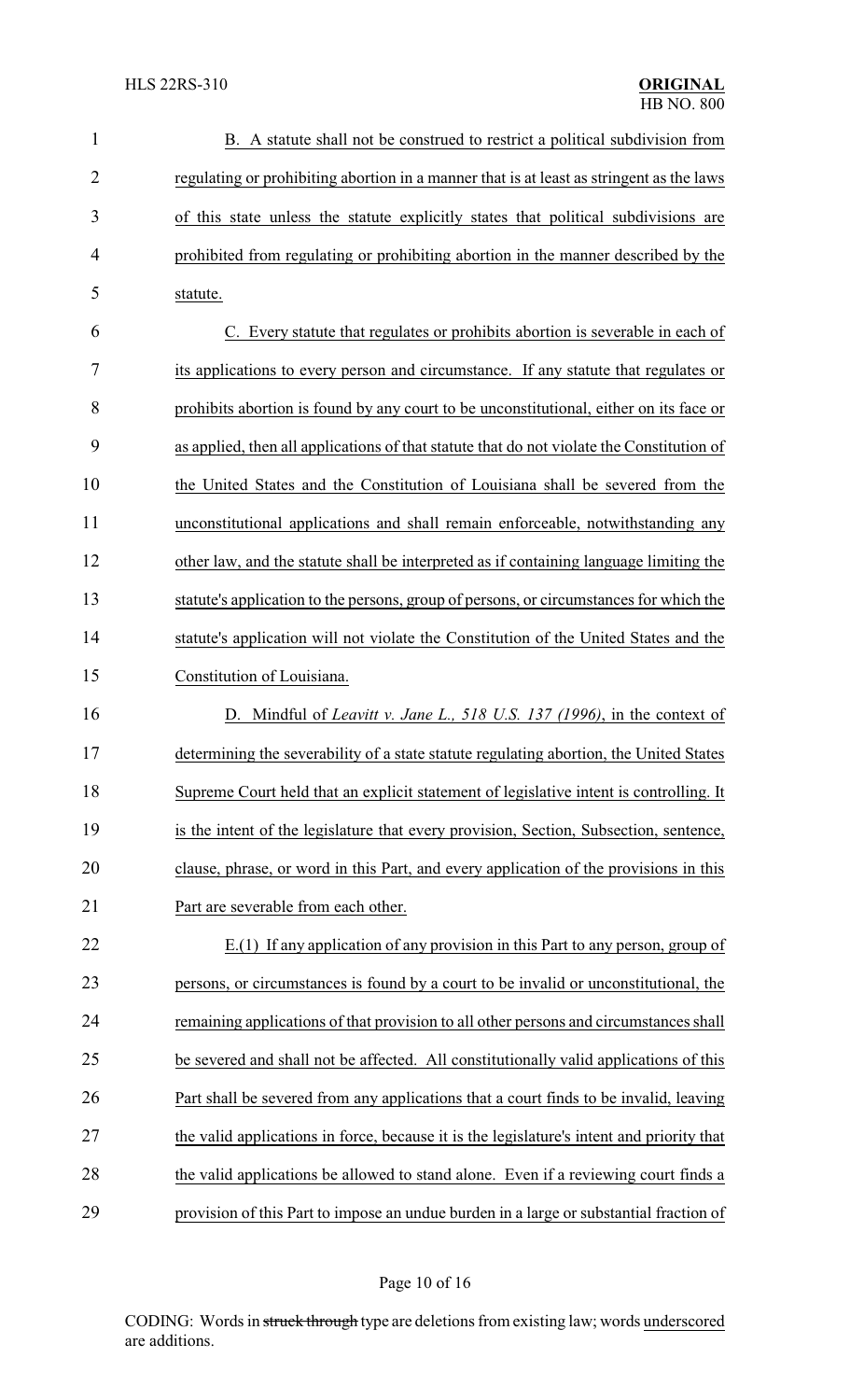| $\mathbf{1}$   | relevant cases, the applications that do not present an undue burden shall be severed    |
|----------------|------------------------------------------------------------------------------------------|
| $\overline{2}$ | from the remaining applications and shall remain in force, and shall be treated as if    |
| 3              | the legislature had enacted a statute limited to the persons, group of persons, or       |
| 4              | circumstances for which the statute's application does not present an undue burden.      |
| 5              | If any court declares or finds a provision of this Part facially<br>(2)                  |
| 6              | unconstitutional, when discrete applications of that provision can be enforced against   |
| 7              | a person, group of persons, or circumstances without violating the Constitution of the   |
| 8              | United States and the Constitution of Louisiana, those applications shall be severed     |
| 9              | from all remaining applications of the provision, and the provision shall be             |
| 10             | interpreted as if the legislature had enacted a provision limited to the persons, group  |
| 11             | of persons, or circumstances for which the provision's application will not violate the  |
| 12             | Constitution of the United States and the Constitution of Louisiana.                     |
| 13             | F. The legislature further declares that it would have enacted this Part and             |
| 14             | each provision, Section, Subsection, sentence, clause, phrase, or word, and all          |
| 15             | constitutional applications of this Part, irrespective of the fact that any provision,   |
| 16             | Section, Subsection, sentence, clause, phrase, or word, or applications of this Part     |
| 17             | were to be declared unconstitutional or to represent an undue burden.                    |
| 18             | G. If any provision of this Part is found by any court to be unconstitutionally          |
| 19             | vague, then the applications of that provision that do not present constitutional        |
| 20             | vagueness problems shall be severed and remain in force.                                 |
| 21             | H.(1) A court shall not decline to enforce the severability requirements of              |
| 22             | this Section on the ground that severance would rewrite the statute or involve the       |
| 23             | court in legislative or lawmaking activity. A court that declines to enforce or enjoins  |
| 24             | a state official from enforcing a statutory provision does not rewrite a statute, as the |
| 25             | statute continues to contain the same words as before the court's decision.              |
| 26             | $(2)(a)$ A judicial injunction or declaration of unconstitutionality is both of          |
| 27             | the following:                                                                           |
| 28             | Nothing more than an edict prohibiting enforcement that may<br>(i)                       |
| 29             | subsequently be vacated by a later court if that court has a different understanding     |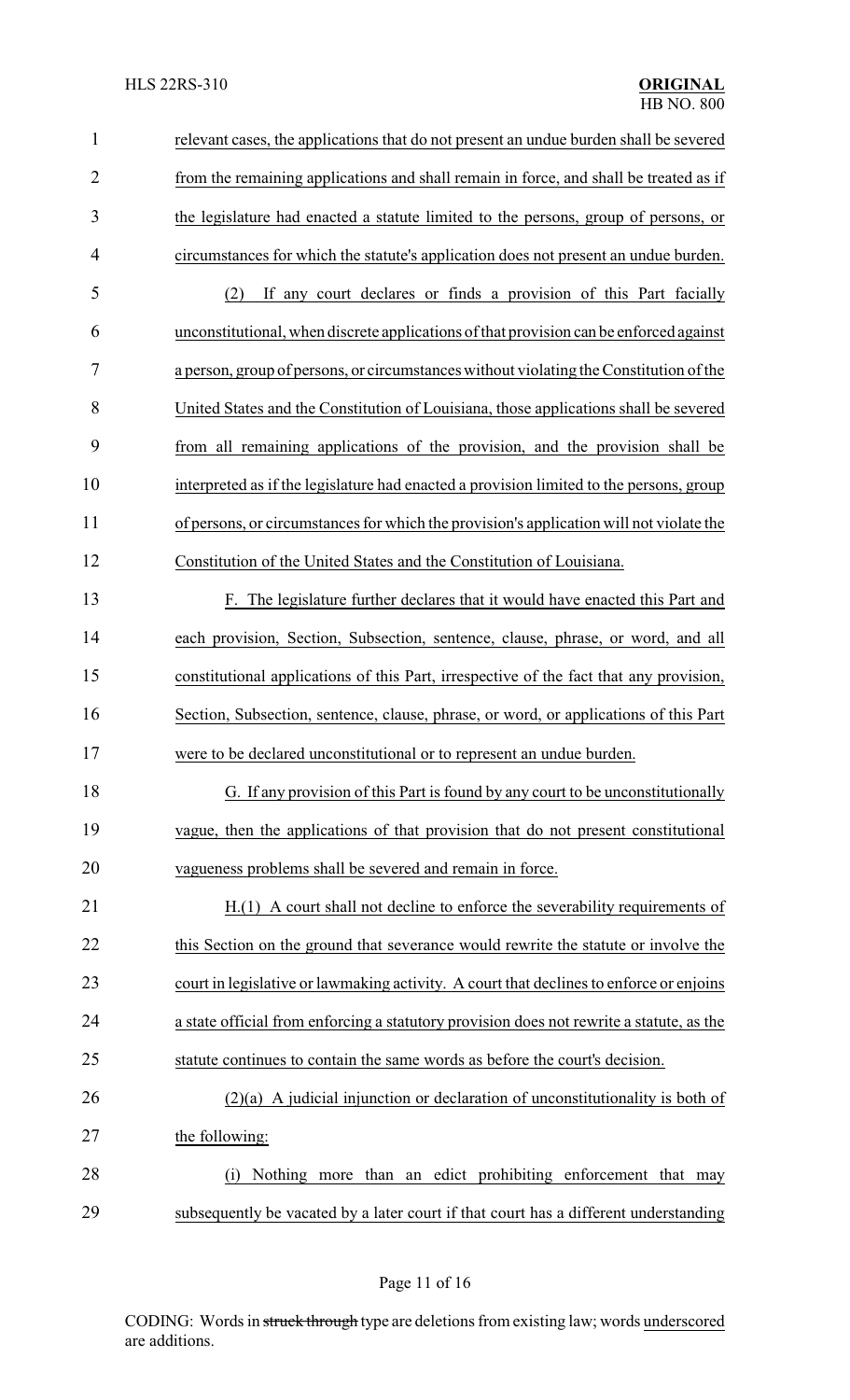| $\mathbf{1}$   | of the requirements of the Constitution of Louisiana or the Constitution of the United    |
|----------------|-------------------------------------------------------------------------------------------|
| $\overline{2}$ | States.                                                                                   |
| 3              | (ii) Not a formal amendment of the language in a statute.                                 |
| 4              | A judicial injunction or declaration of unconstitutionality no more<br>(b)                |
| 5              | rewrites a statute than a decision by the executive not to enforce a duly enacted         |
| 6              | statute in a limited and defined set of circumstances.                                    |
| 7              | §1063.14. Award of attorney fees in actions challenging abortion laws                     |
| 8              | A. Any person, including an entity, attorney, or law firm who seeks                       |
| 9              | declaratory or injunctive relief to prevent this state, a political subdivision, any      |
| 10             | governmental entity or public official in this state, or any person in this state from    |
| 11             | enforcing any statute, ordinance, rule, regulation, or any other type of law that         |
| 12             | regulates or restricts abortion or that limits taxpayer funding for individuals or        |
| 13             | entities that perform or promote abortions, in any state or federal court, or that        |
| 14             | represents any litigant seeking such relief in any state or federal court, is jointly and |
| 15             | severally liable to pay the costs and attorney fees of the prevailing party.              |
| 16             | B. For purposes of this Section, a party is considered a prevailing party if a            |
| 17             | state or federal court does either of the following:                                      |
| 18             | (1) Dismisses any claim or cause of action brought against the party that                 |
| 19             | seeks the declaratory or injunctive relief described in Subsection A of this Section,     |
| 20             | regardless of the reason for the dismissal.                                               |
| 21             | (2) Enters judgment in the party's favor on any such claim or cause of action.            |
| 22             | C.(1) Regardless of whether a prevailing party sought to recover costs or                 |
| 23             | attorney fees in the underlying action, a prevailing party may bring a civil action to    |
| 24             | recover costs and attorney fees against a person including an entity, attorney, or law    |
| 25             | firm that sought declaratory or injunctive relief described by Subsection A of this       |
| 26             | Section not later than the third anniversary of the date on which either of the           |
| 27             | following, as may be applicable, occurs:                                                  |
| 28             | The dismissal or judgment described in Subsection B of this Section<br>(a)                |
| 29             | becomes final on the conclusion of appellate review.                                      |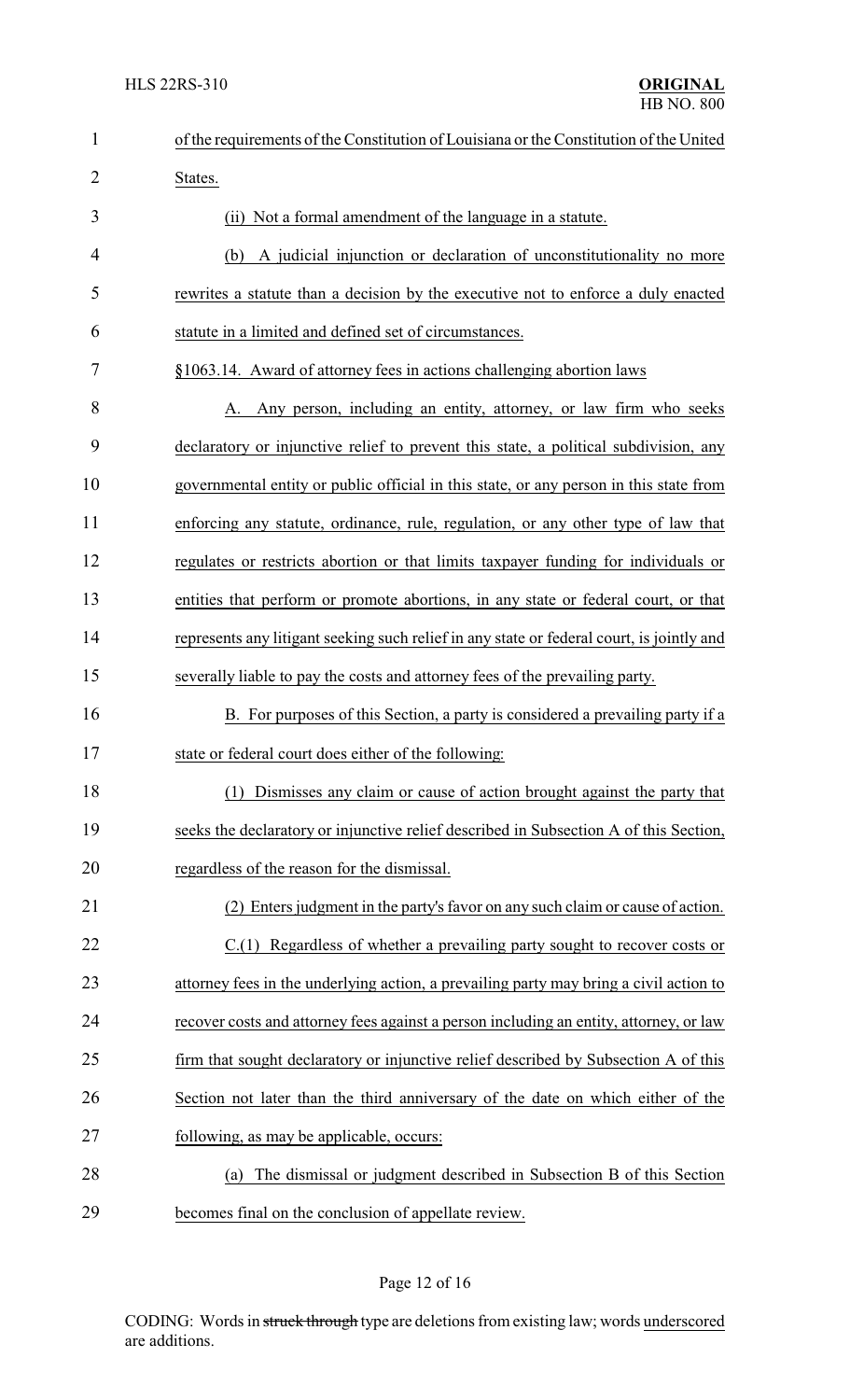| 1              | (b) The time for seeking appellate review expires.                                   |
|----------------|--------------------------------------------------------------------------------------|
| $\overline{2}$ | None of the following shall be a defense to an action brought pursuant<br>(2)        |
| 3              | to this Subsection:                                                                  |
| 4              | (a) A prevailing party failed to seek recovery of costs or attorney fees in the      |
| 5              | underlying action.                                                                   |
| 6              | (b) The court in the underlying action declined to recognize or enforce the          |
| 7              | requirements of this Section.                                                        |
| 8              | (c) The court in the underlying action held that any provisions of this Section      |
| 9              | are invalid, unconstitutional, or preempted by federal law, notwithstanding the      |
| 10             | doctrines of issue or claim preclusion.                                              |
| 11             | §1063.15. Enforcement                                                                |
| 12             | The provisions of this Part shall be enforced exclusively through the private        |
| 13             | civil enforcement actions described in R.S. 40:1063.9.                               |
| 14             | §1063.16. Required documentation                                                     |
| 15             | A. If an abortion is performed or induced on a pregnant woman because of             |
| 16             | a medical emergency, the physician who performs or induces the abortion shall        |
| 17             | execute a written document that certifies the abortion is necessary due to a medical |
| 18             | emergency, specify the woman's medical condition requiring the abortion, and do      |
| 19             | both of the following:                                                               |
| 20             | Place the written document in the pregnant woman's medical record.                   |
| 21             | Maintain a copy of the written document in the physician's practice<br>(2)           |
| 22             | records.                                                                             |
| 23             | $B(1)$ If the abortion is performed or induced to preserve the health of the         |
| 24             | pregnant woman, the physician who performs or induces the abortion shall execute     |
| 25             | a written document that does both of the following:                                  |
| 26             | (a) Specifies the medical condition the abortion is asserted to address.             |
| 27             | Provides the medical rationale for the physician's conclusion that the<br>(b)        |
| 28             | abortion is necessary to address the medical condition.                              |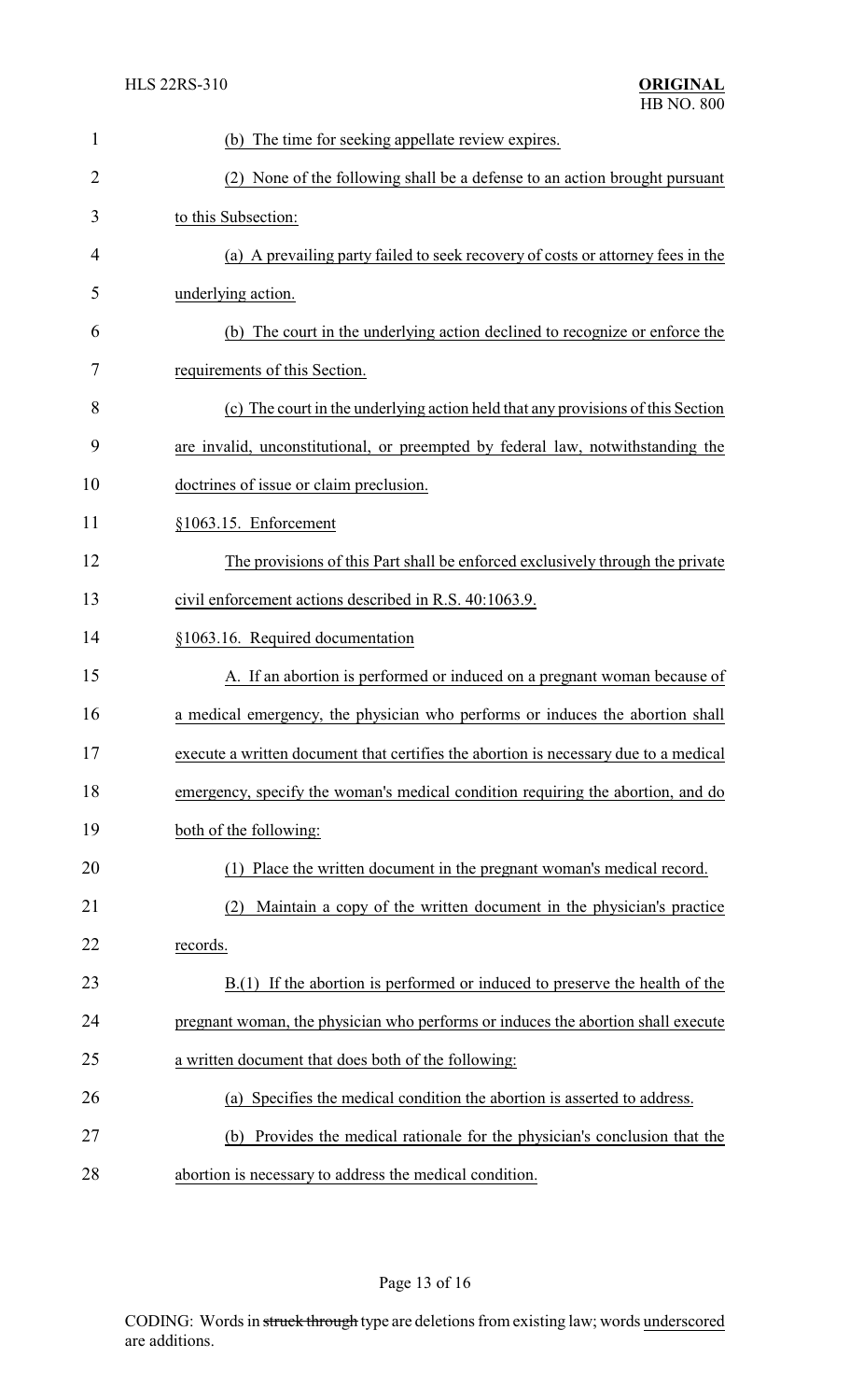| $\mathbf{1}$   | (2) For an abortion other than described in this Subsection, the physician                    |  |  |
|----------------|-----------------------------------------------------------------------------------------------|--|--|
| $\overline{2}$ | shall specify in a written document that maternal health is not a purpose of the              |  |  |
| 3              | abortion and maintain a copy of the document in the physician's practice records.             |  |  |
| $\overline{4}$ | §1063.17. Health and safety provisions; voluntary and informed consent                        |  |  |
| 5              | Consent to an abortion is voluntary and informed only if obtained in                          |  |  |
| 6              | accordance with R.S. 40:1061.17 and any other applicable provisions of Part I of this         |  |  |
| 7              | Chapter.                                                                                      |  |  |
| 8              | Section 2. R.S. 40:1061.1.3 is hereby repealed in its entirety.                               |  |  |
| 9              | Section 3.(A) The Louisiana State Law Institute is hereby directed to designate R.S.          |  |  |
| 10             | 40:1061 through 1061.30 as Part I of Chapter 5 of Title 40 of the Louisiana Revised Statutes  |  |  |
| 11             | of 1950, and is further directed to apply to the Part the heading "Regulation of Abortion -   |  |  |
| 12             | General Provisions".                                                                          |  |  |
| 13             | The Louisiana State Law Institute is hereby directed to designate R.S.<br>(B)(1)              |  |  |
| 14             | 40:1063.1 through 1063.17, as enacted by Section 1 of this Act, as Part II of Chapter 5 of    |  |  |
| 15             | Title 40 of the Louisiana Revised Statutes of 1950, and as provided more specifically in this |  |  |
| 16             | Subsection; and is further directed to apply to the Part the heading "The Louisiana Heartbeat |  |  |
| 17             | Act".                                                                                         |  |  |
| 18             | (2) The Louisiana State Law Institute is hereby directed to designate R.S. 40:1063.1          |  |  |
| 19             | through 1063.7, as enacted by Section 1 of this Act, as Subpart A of Part II of Chapter 5 of  |  |  |
| 20             | Title 40 of the Louisiana Revised Statutes of 1950, and is further directed to apply to the   |  |  |
| 21             | Subpart the heading "Prohibition on Abortion of Unborn Children With Detectable               |  |  |
| 22             | Heartbeat".                                                                                   |  |  |
| 23             | (3) The Louisiana State Law Institute is hereby directed to designate R.S. 40:1063.8          |  |  |
| 24             | through 1063.17, as enacted by Section 1 of this Act, as Subpart B of Part II of Chapter 5 of |  |  |
| 25             | Title 40 of the Louisiana Revised Statutes of 1950, and is further directed to apply to the   |  |  |
| 26             | Subpart the heading "Enforcement".                                                            |  |  |

# Page 14 of 16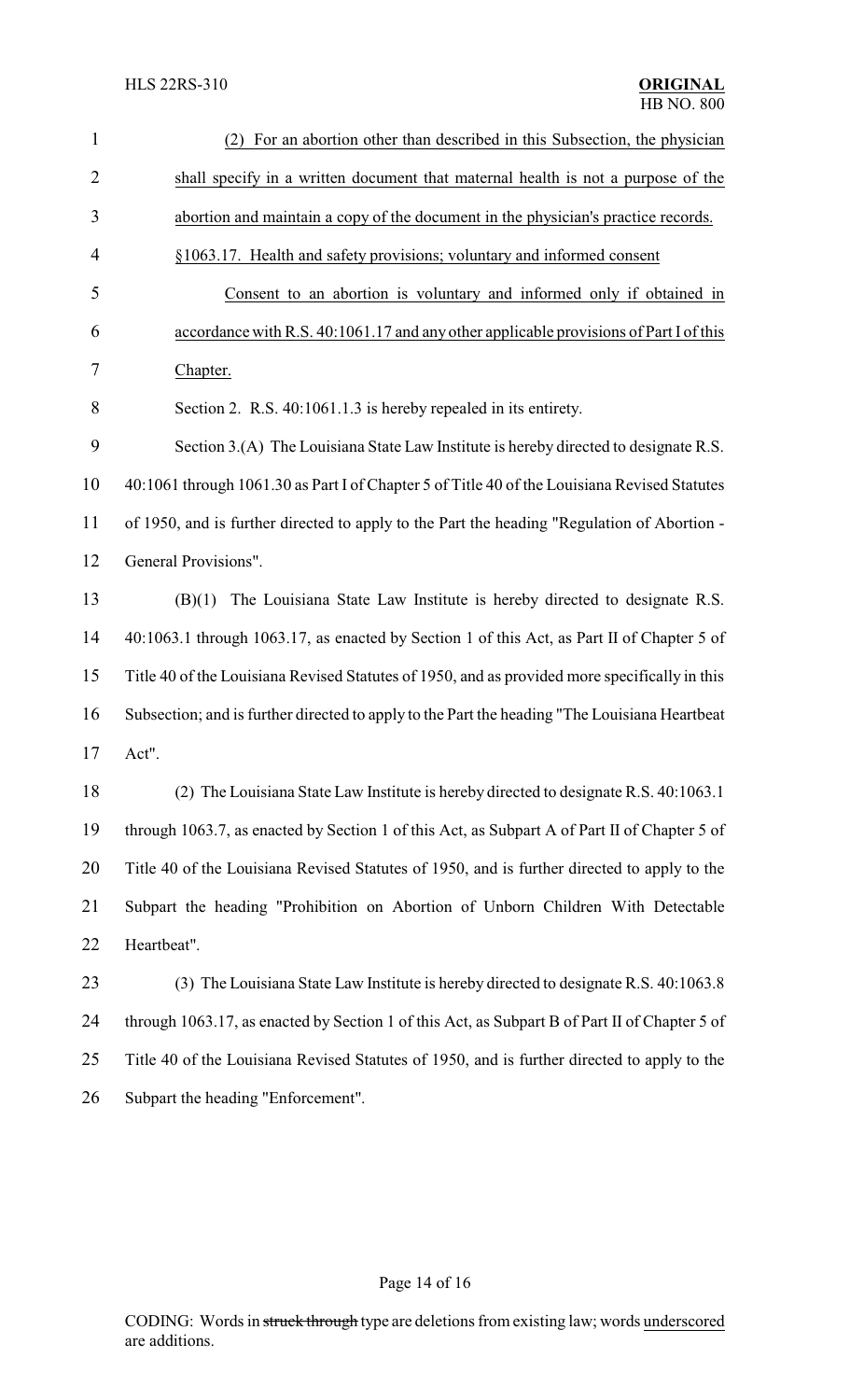#### DIGEST

The digest printed below was prepared by House Legislative Services. It constitutes no part of the legislative instrument. The keyword, one-liner, abstract, and digest do not constitute part of the law or proof or indicia of legislative intent. [R.S. 1:13(B) and 24:177(E)]

| HB 800 Original | 2022 Regular Session | <b>Bagley</b> |
|-----------------|----------------------|---------------|
|-----------------|----------------------|---------------|

**Abstract:** Establishes the Louisiana Heartbeat Act.

Proposed law repeals and replaces present law prohibiting abortion when there is a detectable fetal heartbeat.

Proposed law provides legislative findings indicating that the fetal heartbeat is a predictor for the determination of whether an unborn child will reach live birth, when cardiac activity begins, and when the fetal heart is formed in the gestational sac.

Proposed law requires recordation of determinations of whether a fetal heartbeat is present in the fetus of a woman seeking an abortion.

Proposed law prohibits a physician from knowingly performing or inducing an abortion on a pregnant woman without determining whether the unborn child has a detectable heartbeat.

Proposed law establishes a test to make such a determination that is consistent with the physician's good faith and reasonable understanding of standard medical practice, appropriate for the estimated gestational age of the unborn child, and the condition of the pregnant woman and her pregnancy.

Proposed law requires the determining physician to record in the pregnant woman's medical record the following information:

- (1) The estimated gestational age of the unborn child.
- (2) The method used to estimate the gestational age.
- (3) The test used for detecting a fetal heartbeat, including the date, time, and results of the test.

Proposed law provides for exceptions to the provisions of proposed law if a medical emergency necessitates abortion or the medical condition of the pregnant woman prevents compliance with the requirements set forth in proposed law. Further requires certain information to be recorded if an abortion results from a medical emergency.

Proposed law stipulates that its provisions shall be enforced exclusively through private civil action.

Proposed law provides that any person, other than an officer or employee of a state or local governmental entity in this state, may bring a civil action against any person who does any of the following:

- (1) Performs or induces an abortion in violation of proposed law.
- (2) Knowingly engages in conduct that aids or abets the performance or inducement of an abortion.
- (3) Intends to engage in the conduct in violation of proposed law.

### Page 15 of 16

CODING: Words in struck through type are deletions from existing law; words underscored are additions.